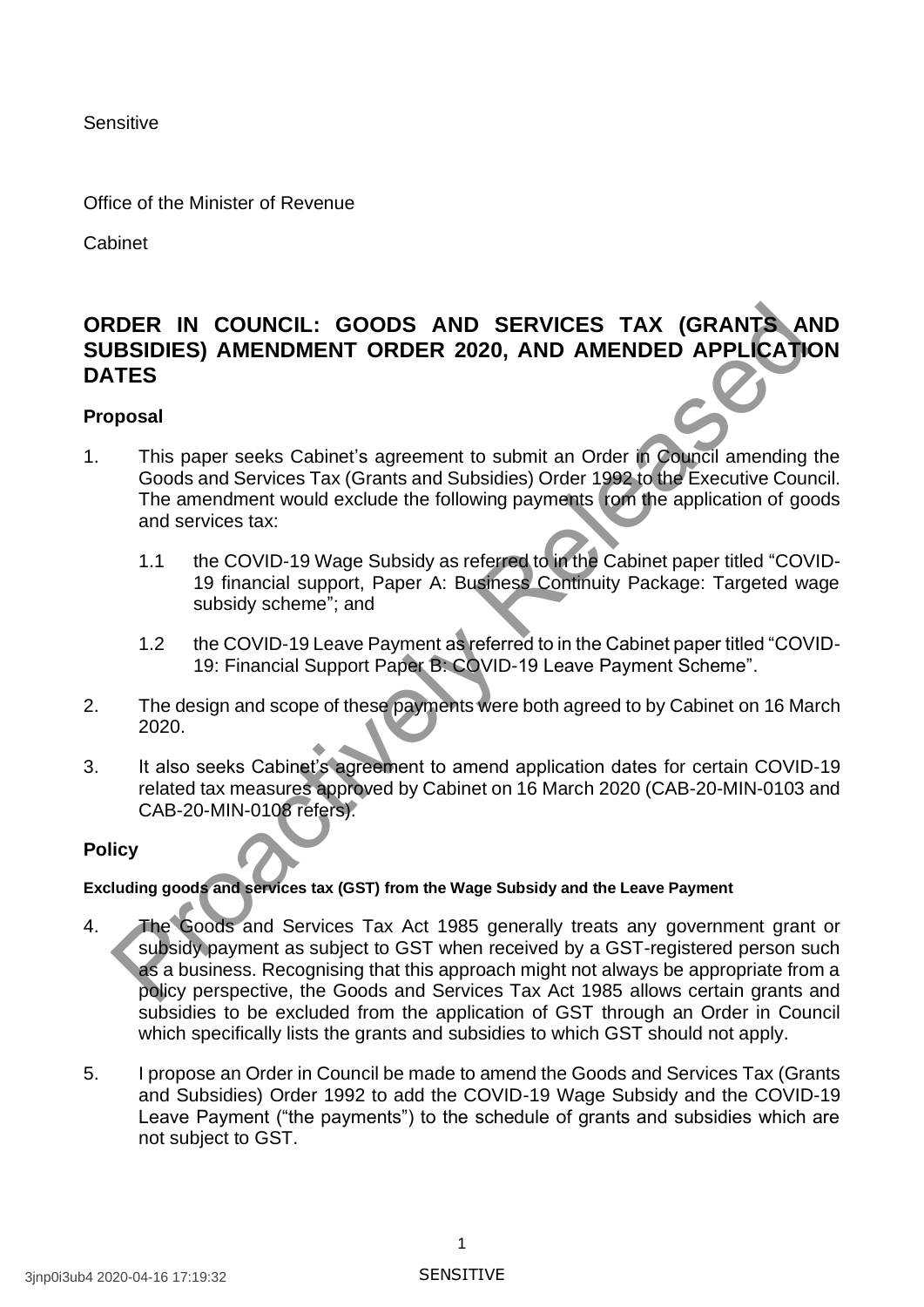- 6. In absence of the amendments, GST-registered businesses would be required to account for output tax on the payments received. Therefore, the effect of these amendments is to allow GST-registered businesses to use the full amount of the payment received to provide financial support to their employees during self-isolation (in the case of the Leave Payment) and to assist in adjusting to the impact of COVID-19 (in the case of the Wage Subsidy). It will ensure fairness between businesses that are registered for GST and those that are not, and will minimise compliance costs.
- 7. This approach is consistent with the approach taken in respect of the subsidies provided to businesses impacted by the Hurunui and Kaikoura earthquakes in 2016, which were also not subject to GST.
- 8. Finally, I also propose that this GST treatment apply in respect of the payments made under both schemes, which have been available since 17 March 2020 The Order in Council will ensure no payments made from the date it comes into orce will be subject to GST. This will provide businesses with immediate certainty rega ding the GST treatment of these payments.
- 9. A further legislative amendment is necessary to ensure that payments made before the Order in Council comes into force will also not be subject to GST. I propose this amendment be included in the bill containing tax measures in response to COVID-19 that was agreed to by Cabinet on 16 March 2020 and which is to be introduced in early April.

#### **Amending the application dates for COVID-19 tax measures**

- 10. On 16 March 2020 Cabinet agreed that the provision allowing Inland Revenue to share information with other departments for COVID-19 should apply from the date of enactment (CAB-20-MIN-0103 refers). The information sharing should instead apply from the date of announcement of the payments on 17 March 2020. The information sharing will enable Inland Re enue to disclose employer and employee information to the Ministry of Social Development, and is especially important in limiting the risk of fraud.
- 11. Cabinet also agr ed on 16 March 2020 to increase the low-value asset write-off threshold from \$500 to \$5,000 for the 2020-21 income year, and then reducing it to \$1,000 for th 2021-22 and later income years (CAB-20-MIN-0108 refers). This increas to \$5,000 should instead apply for property acquired within 12 months of the announcement date, 17 March 2020. At the end of this 12-month period, the threshold sh uld be reduced to \$1,000. This will mean that businesses' purchasing decisions are treated equally for these purposes rather than being affected by their balance dates. provided to businesses impacted by the Hurunui and Kaikoura earthquakes in 20<br>which were also not subject to GST.<br>Finally, I also propose that this GST treatment apply in respect of the payments moder both schemes, which h

#### **Fiscal cost**

12. There is no fiscal cost of the proposal in this paper. GST revenue from the COVID-19 Wage Subsidy and COVID-19 Leave Payment is not built into the revenue forecasts. Consequently, removing GST from the subsidies will have no effect on forecasts.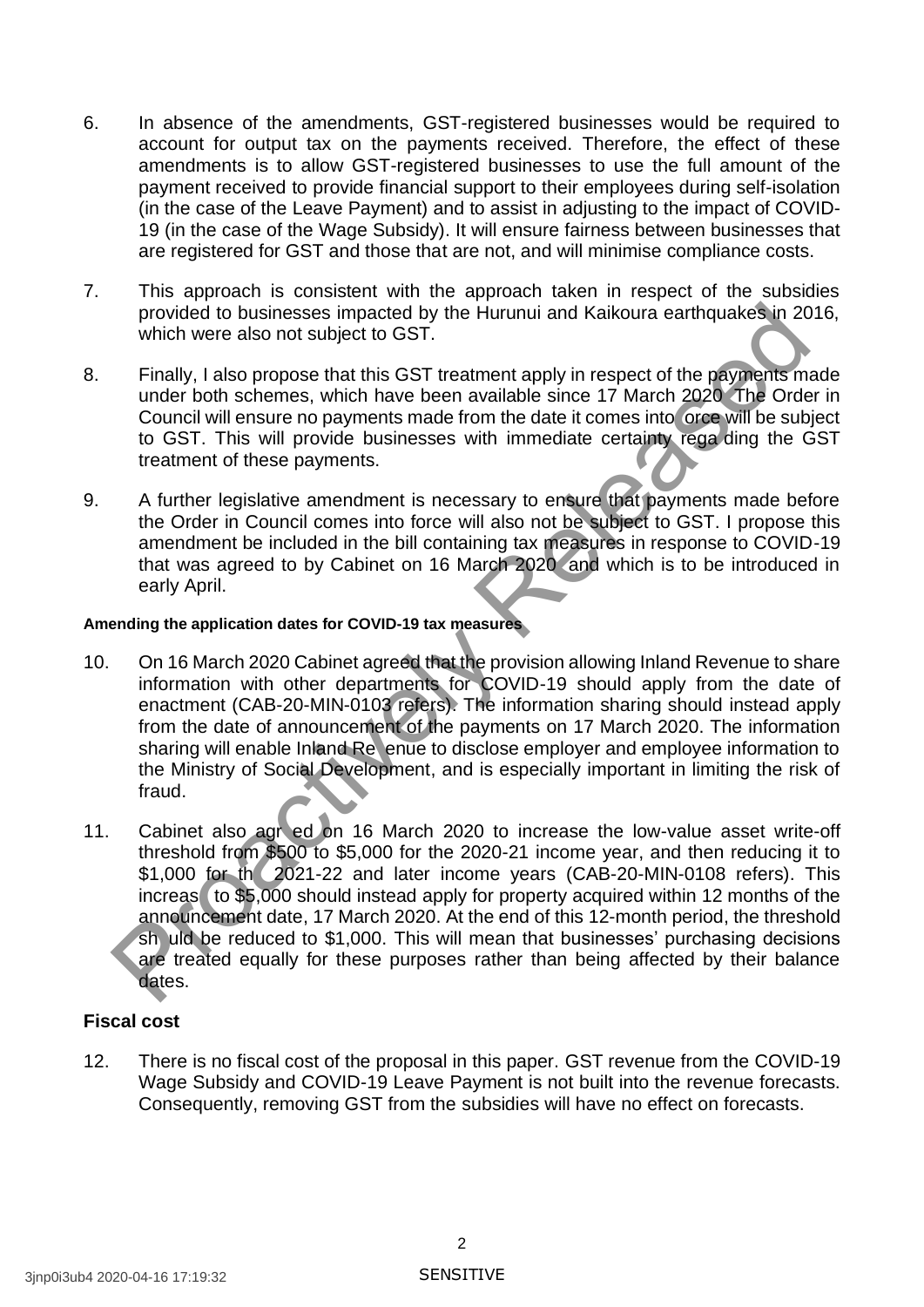#### **Timing and 28-day rule**

13. A waiver of the 28-day rule is sought because of the urgency of the move, and the power it confers will apply to events before the making of the Order. A waiver of the 28-day rule will enable the Order to take effect on the day of its notification in the *Gazette*.

#### **Compliance**

- 14. The Order in Council complies with the following:
	- 14.1 The principles of the Treaty of Waitangi
	- 14.2 The rights and freedoms contained in the New Zealand Bill of Rights Act 1990 and the Human Rights Act 1993 Not applicable
	- 14.3 The principles and guidelines set out in the Privacy Act 1993 Not
	- 14.4 Relevant international standards and obligations Not

applicable

applicable

applicable

14.5 The Legislation Guidelines (2018 edition) which are maintained by the Legislation Design and Advisory **Committee Compliant** 

#### **Regulations Review Committee**

15. Officials believe there are no grounds for the Regulations Review Committee to draw the Order in Council to the a tention of the House under Standing Order 319.

## **Certification by Parliamentary Counsel**

16. The regulations have been certified by the Parliamentary Counsel Office as being in order for submission to Cabinet, except that they will come into force earlier than the 28th day afte the date of their notification in the *Gazette*. The Order in Council complies with the following:<br>
14.1 The principles of the Treaty of Waitangi<br>
14.2 The rights and freedoms contained in the New Zealand Bill<br>
14.2 The rights Act 1990 and the Human Rights Act 1993<br>
14.3

### **Impact Analysis**

17. The proposal does not require the preparation of a regulatory impact assessment.

## **Proact ve Release**

18. I propose to proactively release this Cabinet paper, associated minutes, and key advice papers in whole within 30 working days of Cabinet making final decisions.

#### **Consultation**

19. Inland Revenue officials have consulted with the Treasury who agreed with the proposal in this paper. Inland Revenue officials have also informed the Ministry of Social Development and the Ministry of Business, Innovation and Employment.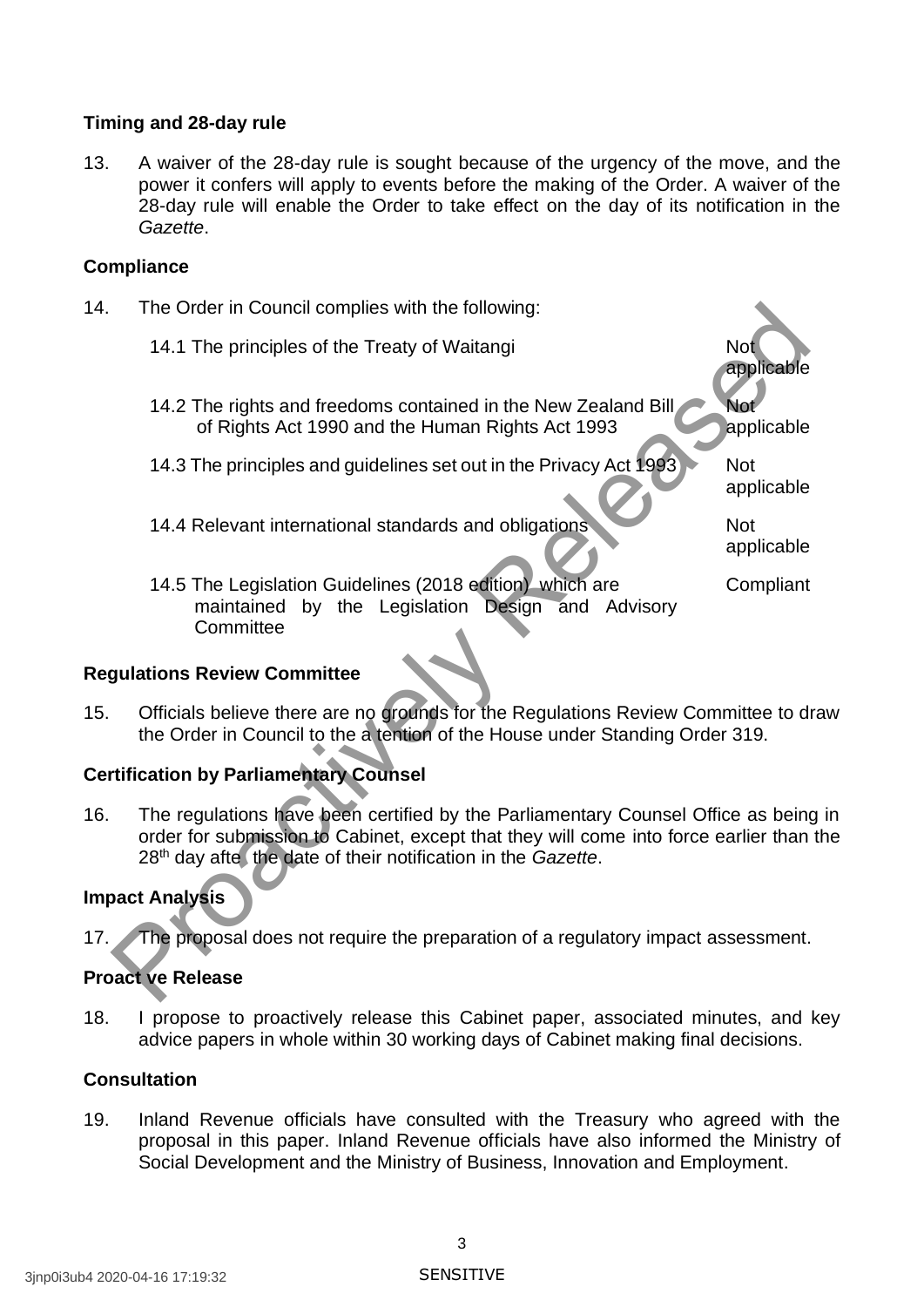#### **Recommendations**

I recommend that Cabinet:

- 1. note that on 16 March 2020 Cabinet agreed to the introduction of the COVID-19 Wage Subsidy scheme;
- 2. note that on 16 March 2020 Cabinet agreed to the introduction of the COVID-19 Leave Payment scheme;
- 3. note that an Order in Council under the Goods and Services Act 1985 is required to declare that the COVID-19 Wage Subsidy and the COVID-19 Leave Payment ("the payments") will not be subject to goods and services tax (GST);
- 4. authorise the submission to the Executive Council of the Goods and Services Tax Grants and Subsidies) Amendment Order 2020;
- 5. note that applications for the COVID-19 Wage Subsidy scheme and COVID-19 Leave Payment scheme opened on 17 March 2020;
- 6. agree that the Goods and Services Tax (Grants and Subsidies) Amendment Order 2020 should apply in respect of all payments made under the schemes in recommendations 1 and 2 from the date the Order comes into force;
- 7. agree that an amendment should be included in the Bill containing tax measures agreed to by Cabinet on 16 March 2020 which ensures that GST does not apply to the payments made between 17 March 2020 and the date the Order comes into force;
- 8. note that a waiver of the 28-day rule is sought because of the urgency of the move, and the power it confers will apply to events before the making of the Order; and
- 9. agree to waive the 28-day rule so that the Order can come into force on the day of its notification in the *Ga ette*;
- 10. note that on 16 Mar h 2020, Cabinet agreed that the provision allowing Inland Revenue to share information for COVID-19 outbreak related purposes should apply from the date of e actment (CAB-20-MIN-0103 refers); note that an Order in Council under the Goods and Services Act 1985 is reduited<br>elearle that the COVID-19 Wage Subsidy and the COVID-19 Leave Payments") will not be usinglet to goods and services tax (GST);<br>payments") will
- 11. agree that Cabinet rescind the decision referred to in recommendation 10 and instead agree to enable Inland Revenue to share information for COVID-19 outbreak related pu poses from the date of announcement, 17 March 2020;
- 12. note that on 16 March 2020, Cabinet agreed that the threshold for low-value asset write-off threshold be increased from \$500 to \$5,000 for the 2020-21 income year, reducing to \$1,000 for the 2021-22 and later income years (CAB-20-MIN-0108 refers); and